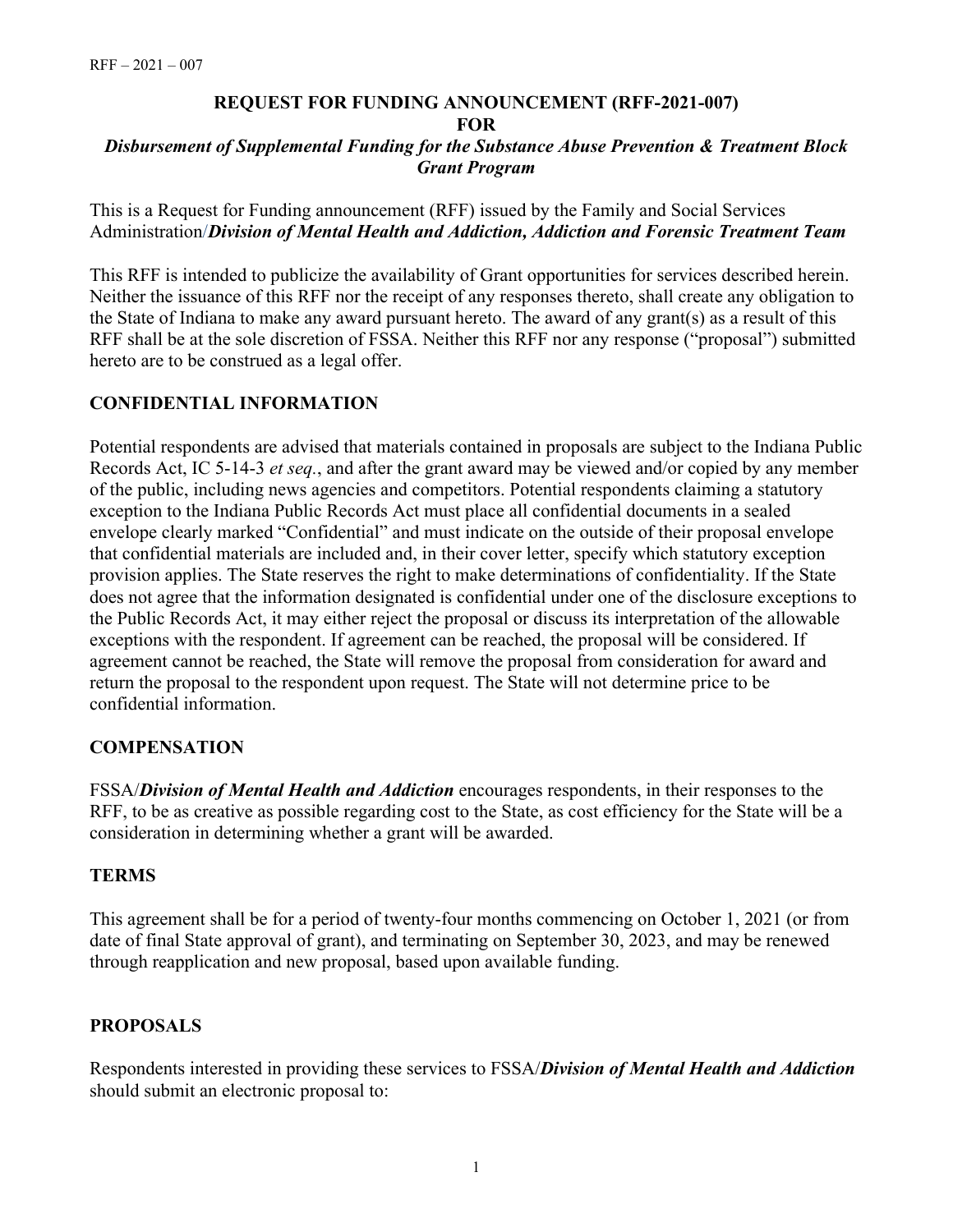## **Madi Alton, State Opioid Response Data Analyst Email Address: [Madison.alton@fssa.in.gov](mailto:Madison.alton@fssa.in.gov)**

Proposals must be received no later than **4:30 p.m. Eastern Time on September 16, 2021. Proposals received after 4:30 p.m. will not be considered.** Proposals must be delivered in electronic format with all appropriate forms and in the subject heading of the electronic mail should state:

### **RESPONSE TO REQUEST FOR FUNDING #2021-007**  *Disbursement of Supplemental Funding for the Substance Abuse Prevention & Treatment Block Grant Program*

No more than one proposal per respondent should be submitted. In the cover letter please indicate the principal contact for the proposal along with a telephone and email address.

Any questions regarding this RFF must be submitted via e-mail to **Madi Alton (Madison.alton@fssa.in.gov)** no later than **4:30 p.m. Eastern Standard Time on September 1, 2021. Questions received after 4:30 p.m. may not be considered. Please keep questions brief and of high priority.** Responses to all questions will be prompt. Email subject line for questions must be: **Questions for RFF #2021-007**

All inquiries are to be directed to Madi Alton and are not to be directed to any other staff member of FSSA. Such action may disqualify respondent from further consideration for a grant as a result of this RFF.

Proposals must be assembled in the following manner:

1. Cover letter with contact information

2. Project narrative (need for the project, plan of operation, applicant experience and quality of key personnel)

3. Budget

# **SCOPE OF WORK**

The Indiana Division of Mental Health and Addiction (DMHA) is granting funds to qualified community organizations focused on harm reduction through street outreach efforts. Community organizations will be connected to the local community through at least one of the following: homeless shelter, syringe service program, recovery community organization, recovery café, or local non-profit experienced with harm reduction. Community organizations will form Harm Reduction Street Outreach (HRSO) teams with a minimum of two outreach workers and one supervisor. HRSO teams will have knowledge of the local community, particularly areas where illicit substance use is high among community members. Requirements include:

1) Lead organization must have connection to the local community through *at least one* of the following organizations: homeless shelter, syringe service program, recovery community organization, recovery café, or local non-profit experienced with harm reduction.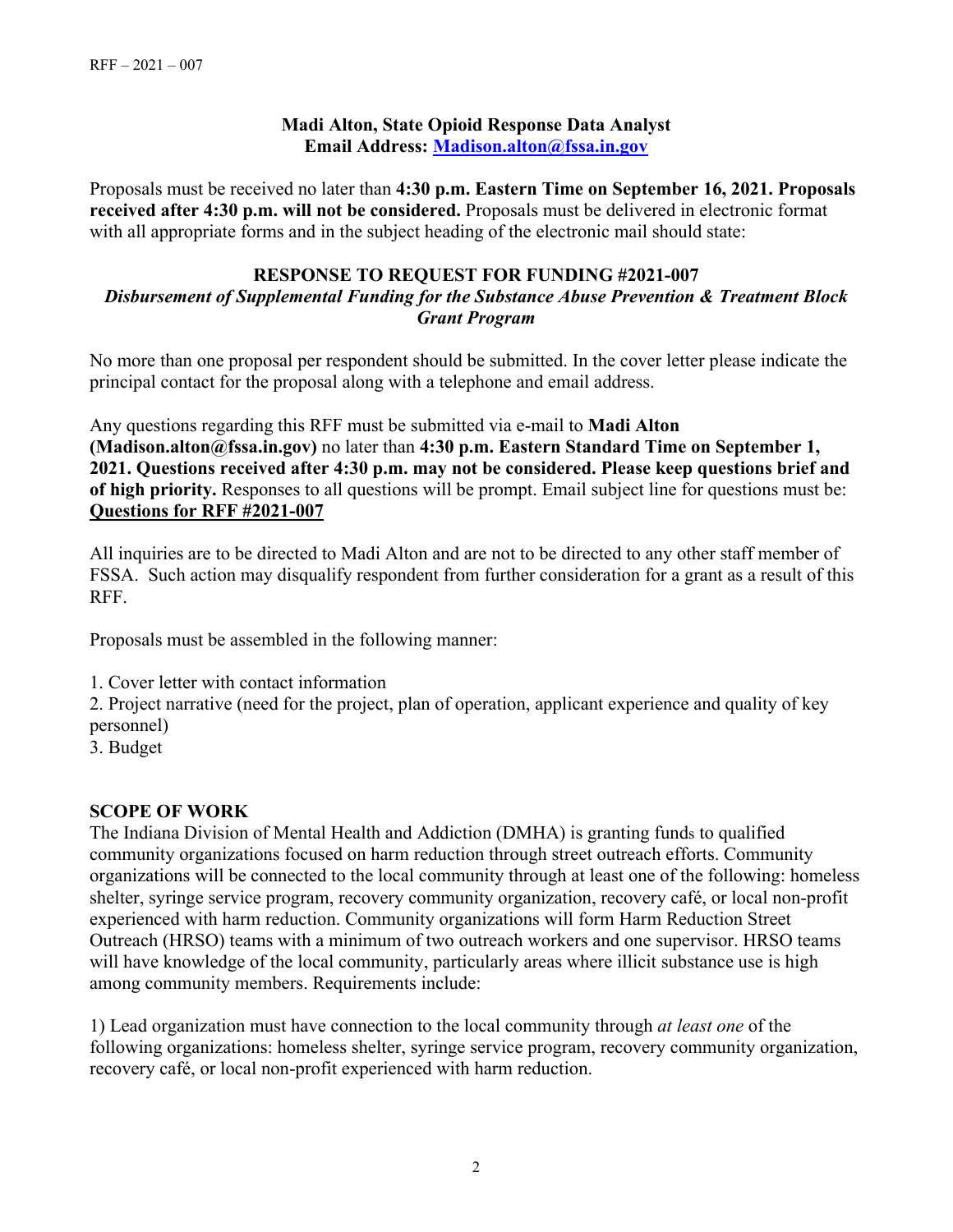2) Ability to form an outreach team of three people – one supervisor and two outreach workers. Plans may include additional outreach workers based on documented need; however, outreach workers must be in teams of two individuals for all activities.

3) Knowledge of the local community, particularly areas where illicit substance use is high among community members. Comfortability engaging community members, some of which may be actively using illicit substances, is a must.

4) Partnerships with, or knowledge of, local resources including treatment and housing providers.

Additionally, the following will be mandatory for funding recipients:

1) Attendance at a DMHA-approved training in harm reduction before engaging participants or distributing harm reduction kits. Harm reduction kits will include naloxone, pamphlets on local resources, water, and other items as identified by the recipient agency.

2) Participation in bi-monthly meetings with the evaluation team. The evaluation team will assess each HRSO teams' readiness for implementation, ongoing barriers  $\&$  opportunities for additional training, program successes, and program sustainability over time. Each outreach team will be required to collect the following data on individuals with whom they make contact: zip code, number of harm reduction kits handed out, number of individuals referred for additional services, number of individuals with whom they make contact, and if an adverse action happened resulting in a call for immediate assistance or help (i.e., mobile response team, ambulance, fire or law enforcement).

## **TIME FRAME:**

| <b>August 23, 2021</b> | RFF sent to potential applicants |
|------------------------|----------------------------------|
| September 1, 2021      | RFF questions due.               |
| September 9, 2021      | RFF proposals due back           |
| September 16, 2021     | Grants developed and sent        |
| September 23, 2021     | Grants due in                    |
| October 1, 2021        | Grant effective date             |
|                        |                                  |

### **Grant**

Selected applicants will receive a twenty-four month Grant (*October 1, 2021* to *September 30, 2023*) with a renewal option through reapplication and new proposal.

### **Applicants**

1. Any private not-for profit agency or organization, or

2. Any individual, entities or organizations that are not public or private nonprofit agencies or organizations.

### **Funding**

The award for the current fiscal year 2021 will not exceed \$140,000 for any applicant applying for this grant and can be less than the stated amount. Grant awards for this program are subject to budgetary exigencies associated with the availability of Federal and State funding.

# **SELECTION PROCESS AND CRITERIA**

Proposals will be reviewed and scored by a committee selected by the *Division of Mental Health and Addiction* or designee. Proposals will be evaluated based upon the proven ability of the respondent to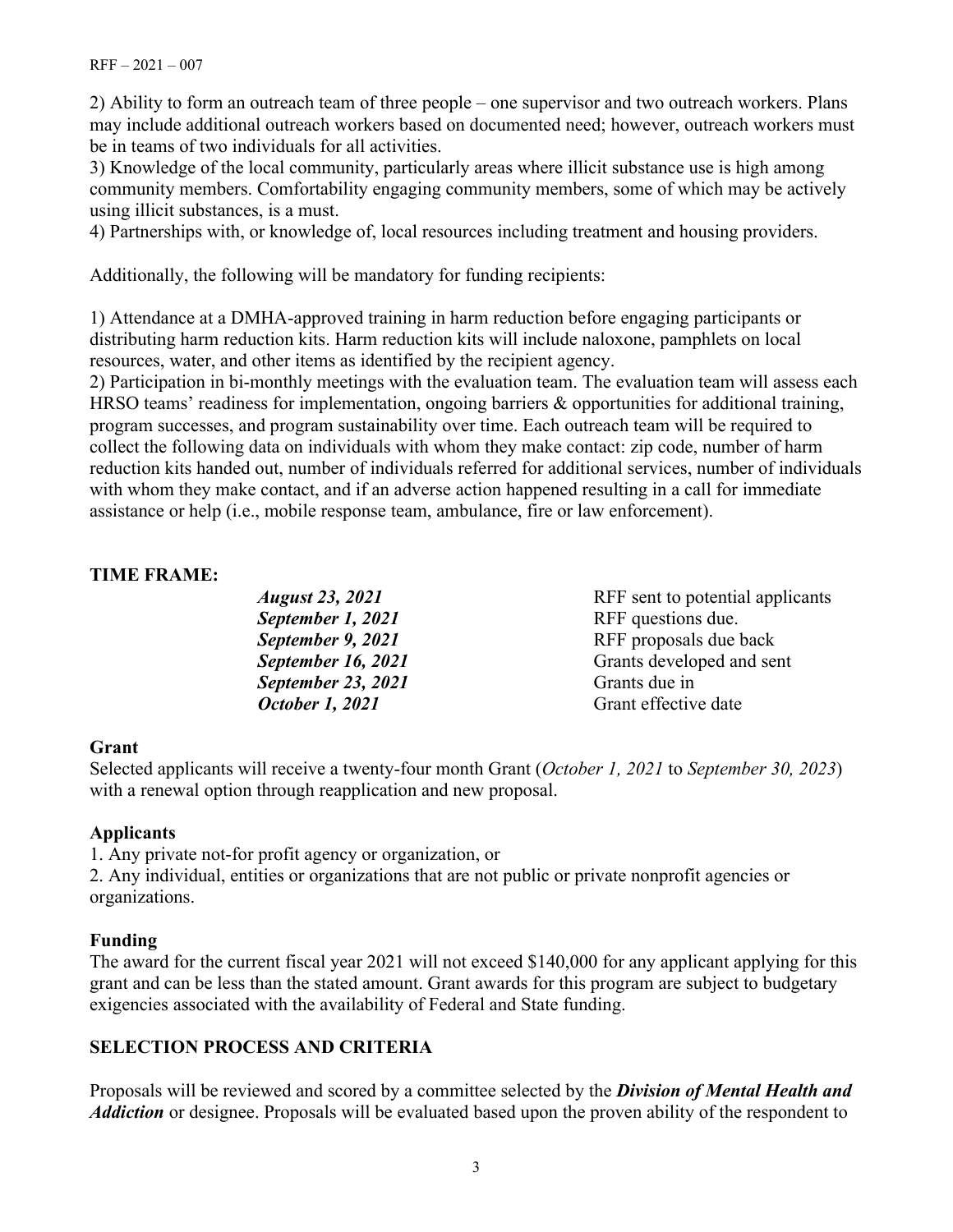#### $RFF - 2021 - 007$

meet the goals of the Program in a cost-effective manner. Proposal narratives should not exceed **10** pages in length (does not apply to additional document requests). Specific criteria are:

# Evaluation Criteria

Each proposal will be evaluated on the following criteria.

Additional 10 points available for proposals that have HRSO teams to address needs in BIPOC communities. Staffing plan must include employment of individuals from the BIPOC community.

- 1. Extent of the Need (15 points)
	- a. Documentation including local and state data to support need for HRSO teams in the area of focus for the proposal. Include data/numbers on naloxone deployment and number of individuals in need.
	- b. How those needs will be met by the project
- 2. Plan of Operation (25 points)
	- a. Documentation that Lead Organization meets requirement of connection to the local community through *at least one* of the following organizations: homeless shelter, syringe service program, recovery community organization, recovery café, or local non-profit experienced with harm reduction
	- b. The scope of persons and communities reached by the proposed programs
	- c. The extent to which the plan of management ensures proper and efficient administration of the project
	- d. The quality and adequacy of the applicant's plan to use its resources and personnel to achieve objectives. Additionally, include a timeline for staffing and project start-up.
	- e. A clear description of how the applicant will connect with individuals who are members of groups that have been traditionally under-represented, including members of racial or ethnic minority groups.
- 3. Applicant Experience and Quality of Key Personnel (25 points)
	- a. Documented experience in providing harm reduction services and community referrals to individuals in active addiction
	- b. Qualifications of the project lead
	- c. The amount of (or percentage of) time key personnel will commit to the project
- 4. Budget and Cost Effectiveness (15 points)
	- a. The budget is adequate to support the project
	- b. Costs are reasonable in relation to the objectives of the project
	- c. Staffing plan; plan to use current staff or hire new staff for HRSO teams. This should be reflected in the budget (see attached budget worksheets). Please be sure to budget for staff time needed for required trainings, meetings with the evaluation team, and supervision.

- Please note, teams are expected to do street outreach work a **maximum** of 10 hours per week, with 2 outreach workers (max. pay \$30/hr.), and a supervisor (max. pay \$45/hr. for 3 hours of supervision/week).

5. Commitment to Quality Implementation (20 points)